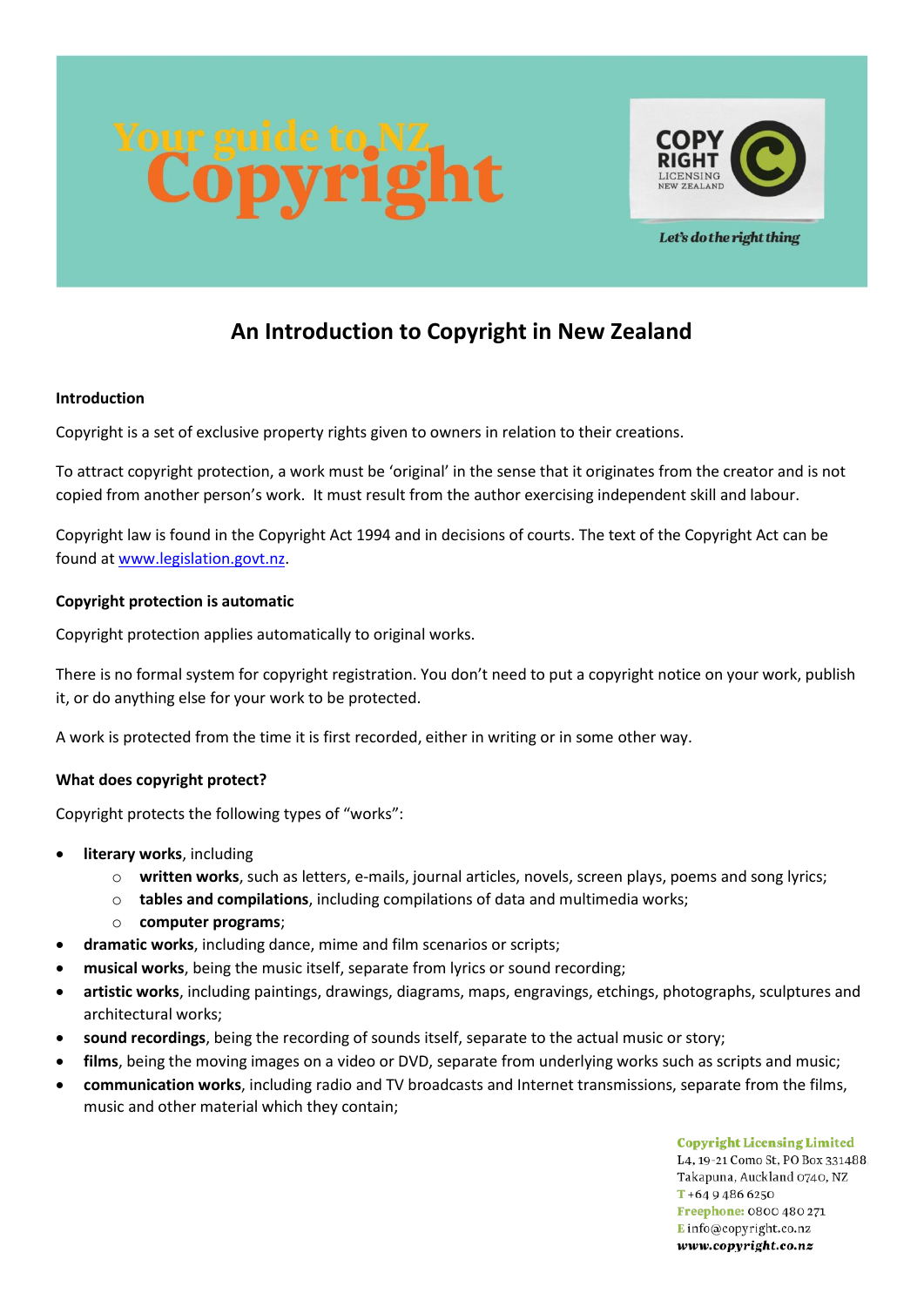• **typographical arrangements of published editions**, being the layout of a published edition of the whole or part of a literary, dramatic or musical work.

Copyright protects original works, whether in hard copy or electronic form.

## **Independent existence**

Copyright exists independently of the physical article containing a copyright work. One physical article may contain more than one copyright. For example:

- a book may contain several literary works, each separately protected by copyright. The typographical arrangement of the edition may also be protected;
- a CD may contain a sound recording as well as several musical works and song lyrics, each separately protected; and
- a DVD or video may contain moving images, music and a screenplay, each separately protected.

# **What is** *not* **protected by copyright?**

Copyright protects the *expression* of ideas or information − not the ideas or information itself. For example, if you write a novel, the text will be protected, but not the ideas or plot. Someone could write their own novel using the same ideas, without necessarily infringing copyright. Similarly, if two authors independently create a similar work based on the same idea, without copying from each other or from someone else, there is no copyright infringement.

Some works do not attract copyright protection. For instance, names, titles, single words and headlines are usually too small or unoriginal to be protected by copyright.

Under the Copyright Act, a few types of "public" documents, such as statutes, court judgements and reports of official inquiries, do not have copyright protection.

It is important to remember that even if something doesn't infringe copyright, it could breach other laws.

#### **What are copyright owners' rights?**

Copyright owners have certain exclusive rights over their material. Anyone who wants to use someone else's copyright in any of these ways (often called "restricted acts"), generally needs permission.

Owners of copyright in *literary, dramatic* and *musical* works have the exclusive right to:

- copy their work (for example, by photocopying it, copying it by hand, reciting it onto an audio device or digital scanning);
- publish their work;
- in the case of computer programs, rent copies to the public in certain circumstances;
- communicate their work to the public (for example, on radio, TV or the Internet);
- perform their work in public; and
- make an adaptation of their work (for example by making a translation or a dramatised or pictorial version), or do any of the above activities in relation to an adaptation.

Owners of copyright in *artistic* works have the exclusive right in relation to the first three activities listed above.

Owners of copyright in *films, sound recordings,* and *communication works* have the exclusive right to:

- copy their material;
- issue copies to the public for the first time, by sale or otherwise;
- in the case of sound recordings and films, rent copies to the public;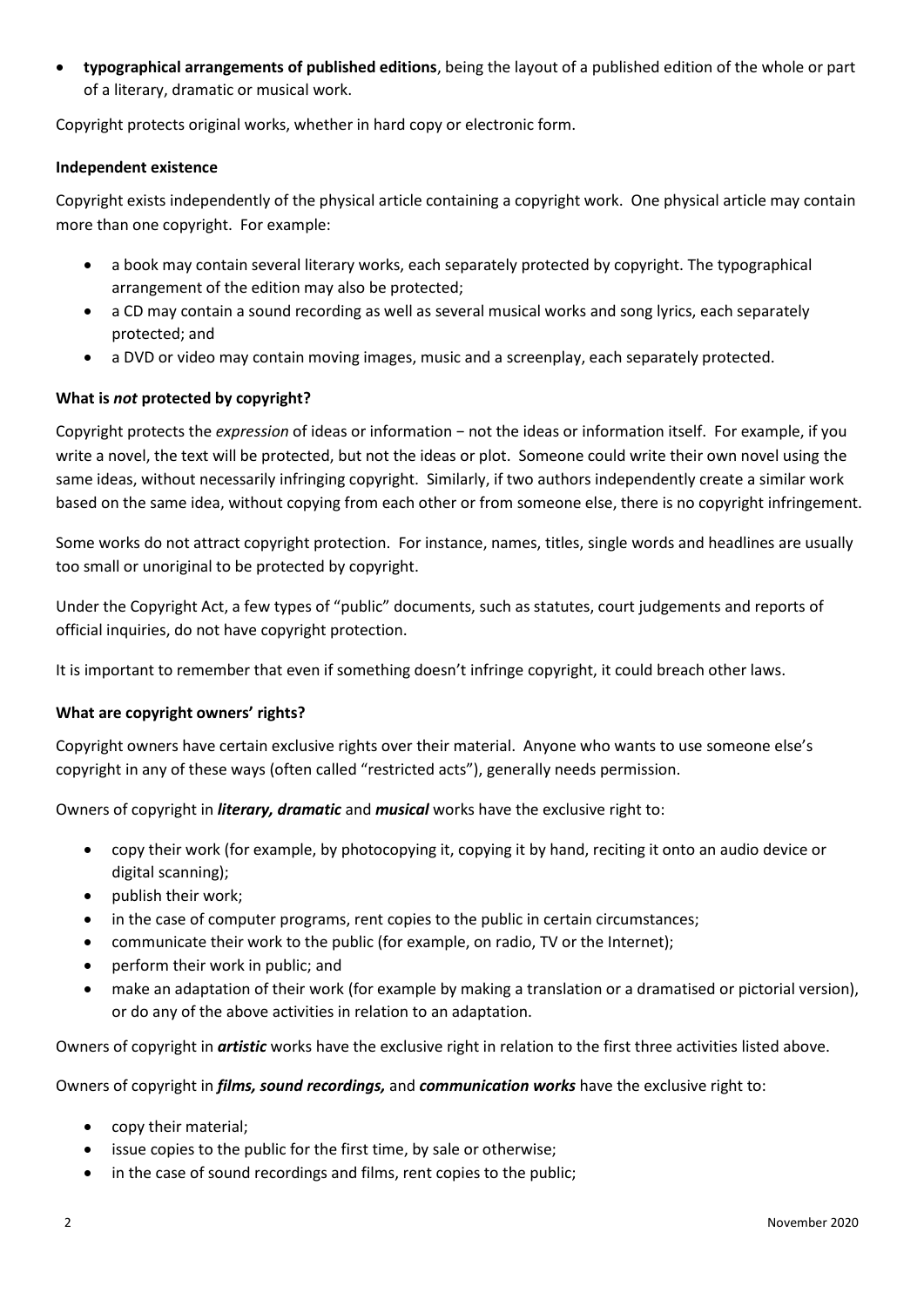- play or show their material in public; and
- communicate their material to the public.

Owners of copyright in *published editions* have the exclusive right to copy their material.

## **Who owns copyright?**

Usually, the creator of an original work will be the first owner of any copyright in it. There are two main exceptions:

- where a work is created in the course of employment, the employer will be the copyright owner;
- where someone commissions, and pays or agrees to pay for − a photograph, a computer program, painting, drawing, diagram, map, chart, plan, engraving, model, sculpture, film, or sound recording − the commissioner will be the owner. In September 2008, the Government introduced a bill to remove this exception, which is often referred to as the "commissioning rule". However, note that the bill has not yet become law.

The New Zealand government owns copyright in works made by its employees and contractors (referred to as "Crown copyright").

These aspects of copyright law can be varied by agreement.

## **The "copyright notice" and "©"**

Although not legally required, it is sensible to include a copyright notice on copyright works. A common form of notice consists of the symbol ©, the name of the copyright owner and the year of first publication. For example:

© Josephine Bloggs, 2002

The copyright notice reminds people that the work may be protected and lets them know who is claiming copyright.

#### **How long does copyright last?**

In New Zealand, copyright in literary, dramatic, musical and artistic works lasts for the life of the author plus fifty years from the end of the year in which the author dies.

Other types of copyright material have different periods of protection.

The period of copyright protection is longer in Australia, Europe and the United States − generally 70 years from the end of the year in which the author dies.

#### **Assigning or licensing copyright rights**

As copyright owner, you can assign or license your copyright rights to another person.

By assigning copyright in a work, you are selling or transferring it to someone else and that other person becomes the copyright owner. An assignment of copyright should be in writing and signed by the person assigning copyright.

Copyright may also be transmitted to others on the death of the copyright owner.

Licensing means that you remain the copyright owner but permit someone else to exercise one or more of your copyright rights. For example, allowing a publisher to publish a book or allowing a script writer to adapt a novel for the screen. You can limit the rights granted (for example, by type of use, by period of time, or place of use), and impose conditions (for example, that a person cannot use the work until you receive an agreed payment, or that you must receive an acknowledgement of authorship).